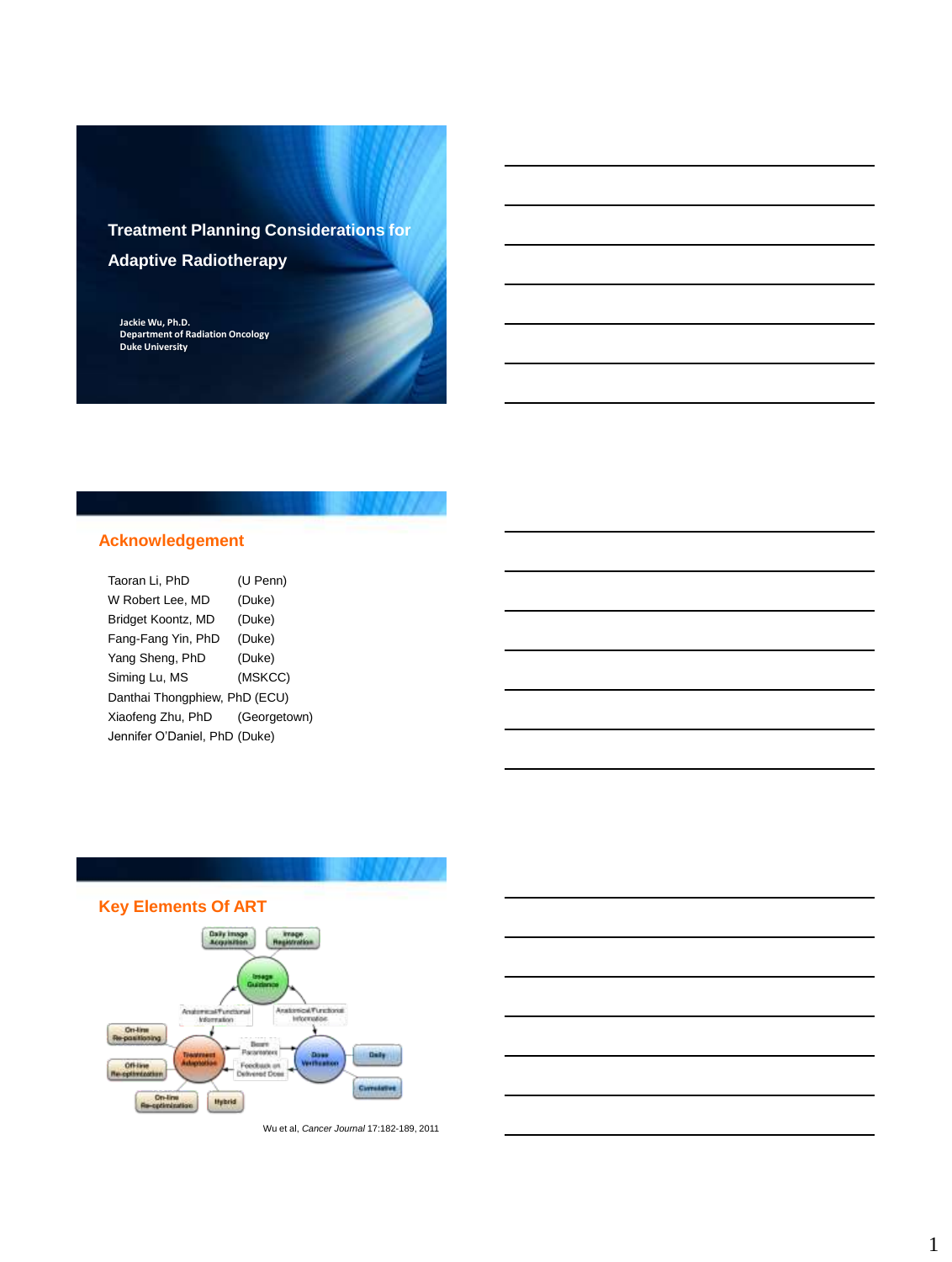

|                                                                                                                       |  | the control of the control of the |  |
|-----------------------------------------------------------------------------------------------------------------------|--|-----------------------------------|--|
|                                                                                                                       |  |                                   |  |
| <u> 1989 - Johann Stoff, deutscher Stoffen und der Stoffen und der Stoffen und der Stoffen und der Stoffen und d</u>  |  |                                   |  |
| <u> 1989 - Johann Stoff, deutscher Stoff, der Stoff, der Stoff, der Stoff, der Stoff, der Stoff, der Stoff, der S</u> |  |                                   |  |
|                                                                                                                       |  |                                   |  |
|                                                                                                                       |  |                                   |  |









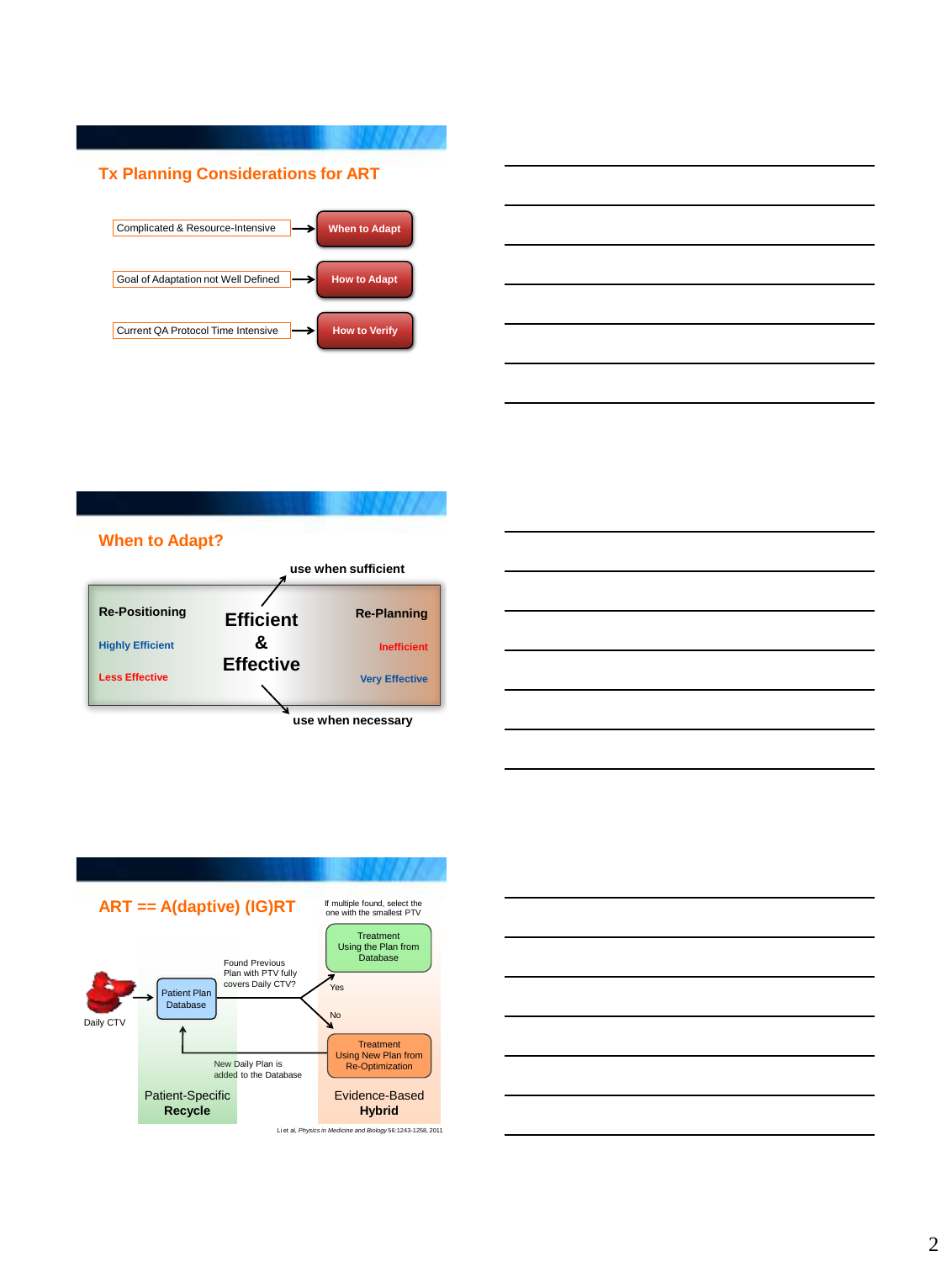

**ART can substantially improve target coverage.**

| <u> 1989 - Johann Stoff, deutscher Stoffen und der Stoffen und der Stoffen und der Stoffen und der Stoffen und de</u> |  |                                   |
|-----------------------------------------------------------------------------------------------------------------------|--|-----------------------------------|
|                                                                                                                       |  |                                   |
| <u> 1989 - Andrea Andrew Maria (h. 1989).</u>                                                                         |  |                                   |
|                                                                                                                       |  |                                   |
| <u> 1989 - Johann Stoff, Amerikaansk politiker (* 1989)</u>                                                           |  |                                   |
|                                                                                                                       |  |                                   |
|                                                                                                                       |  | the control of the control of the |
|                                                                                                                       |  |                                   |

Li et al, *Phys Med Biol. 2011 Mar 7;56(5):1243-58.*



### **Results: OAR Sparing**



**Benefits: Efficiency Improvement**



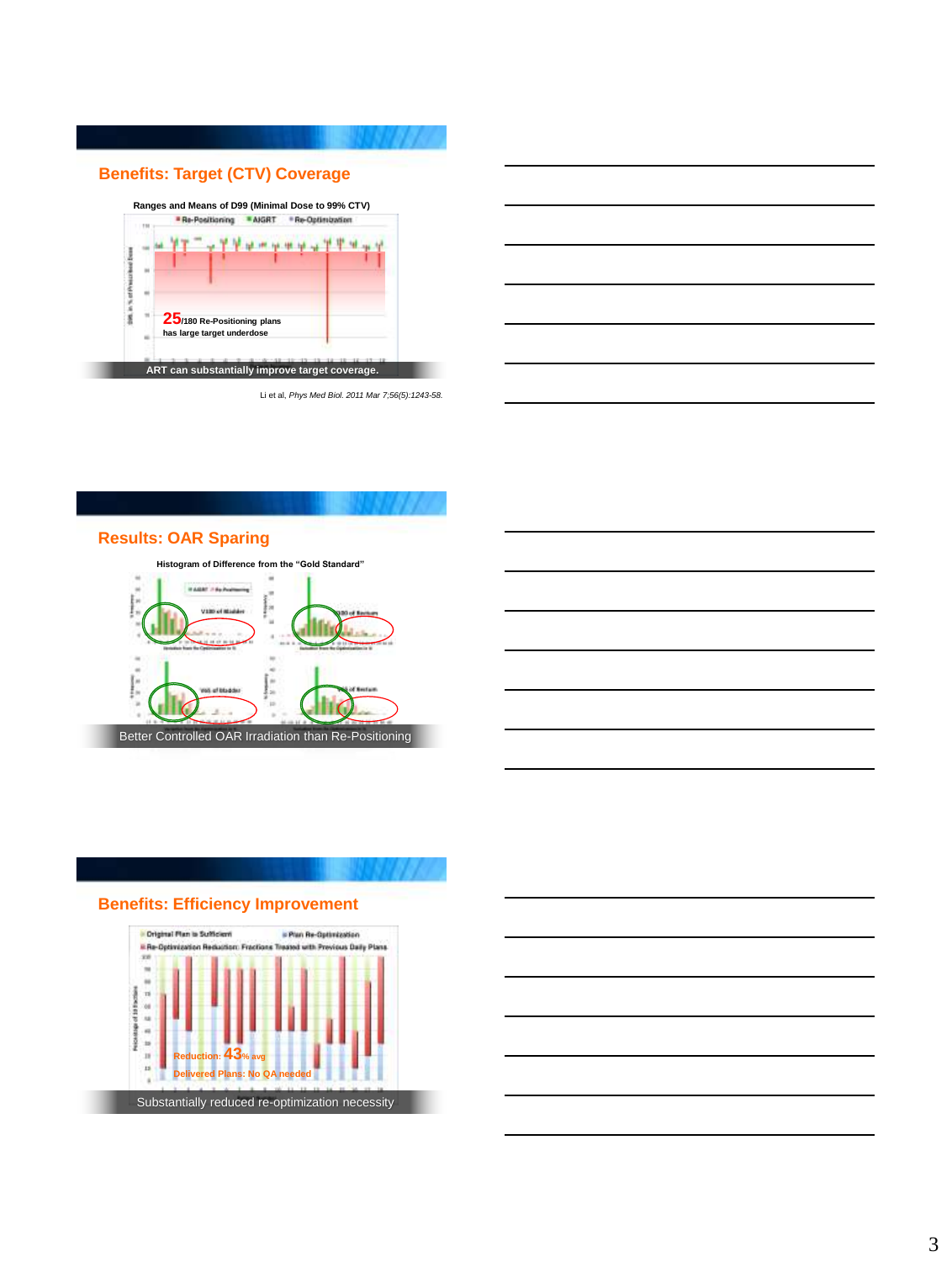



### **From Challenges to Tools**



### **Addressing Inter-fractional Change**







*LP Fluence Opt.*

*Fluence-map Deformation Based on BEV* Mohan et al. 2005

*Direct-Aperture-Def. Based on BEV* Feng et al. 2006





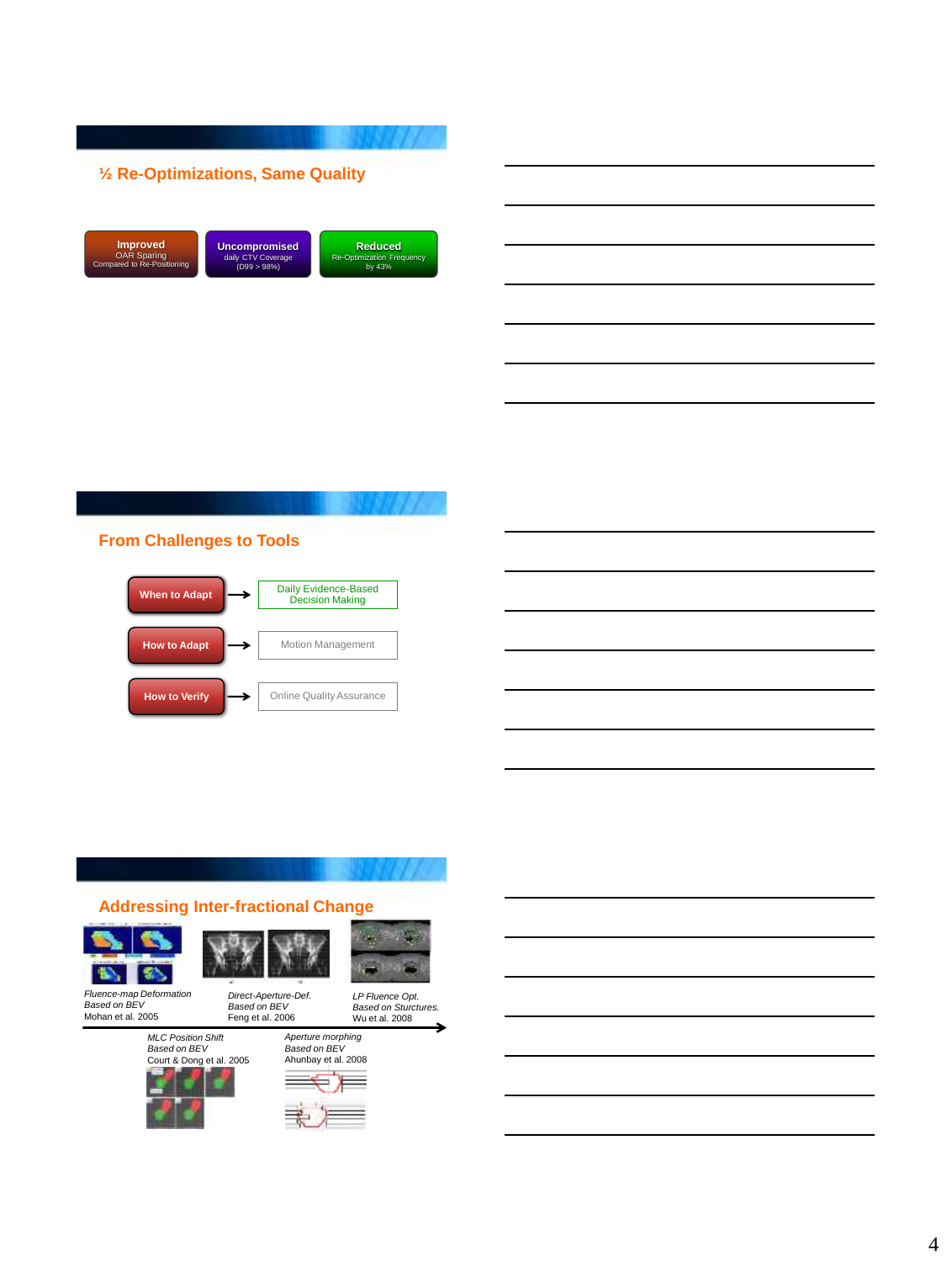### **Knowledge-Guided Plan Adaptation**

- **Step 1. Deformable registration of Daily and Planning CT images**
	- **Warping planned dose to changed anatomy**
	- **Known** *Goal* **dose**
- **Step 2. Auto-optimization** 
	- **Known optimization parameter settings**
- **Step 3. Knowledge based plan quality QA**
	- **known plan quality parameters**

Thongphiew et al, *Med Phys* 36:1651-1662, 2008 Li et al, *Med Phys* 40, 111711, 2013

**Step 1. Deform the Original Dose for New Anatomy**



Li et al, *Med Phys* 40, 111711, 2013

### **Dose Atlas Guiding Optimization**

- **Features of all cases** covered by only 5 atlas
- New anatomy matched to nearest atlas
- **Deformable Registration** used to apply atlas dose to new anatomy
- **Goal dose guides** optimization



*Sheng and Li et al, Phys. Med. Biol. 60 (2015) 7277*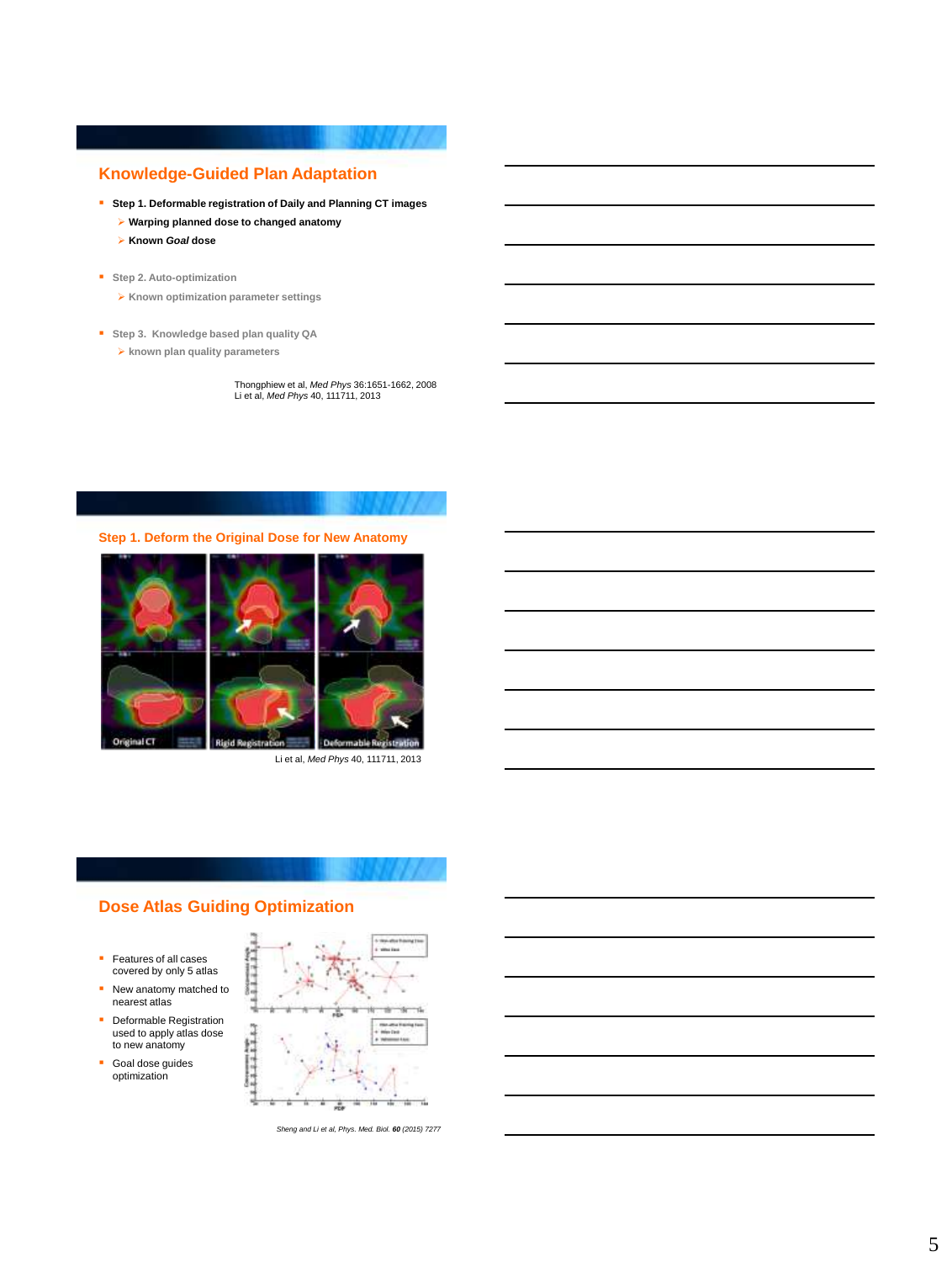### **Knowledge-Guided Plan Adaptation**

- **Step 1. Deformable registration of Daily and Planning CT images**
	- **Warping planned dose to changed anatomy**
	- **Known Goal dose**

### **Step 2. Auto-optimization**

- **Known optimization parameter settings**
- **Step 3. Knowledge based plan quality QA**
	- **known plan quality parameters**

Thongphiew et al, *Med Phys* 36:1651-1662, 2008





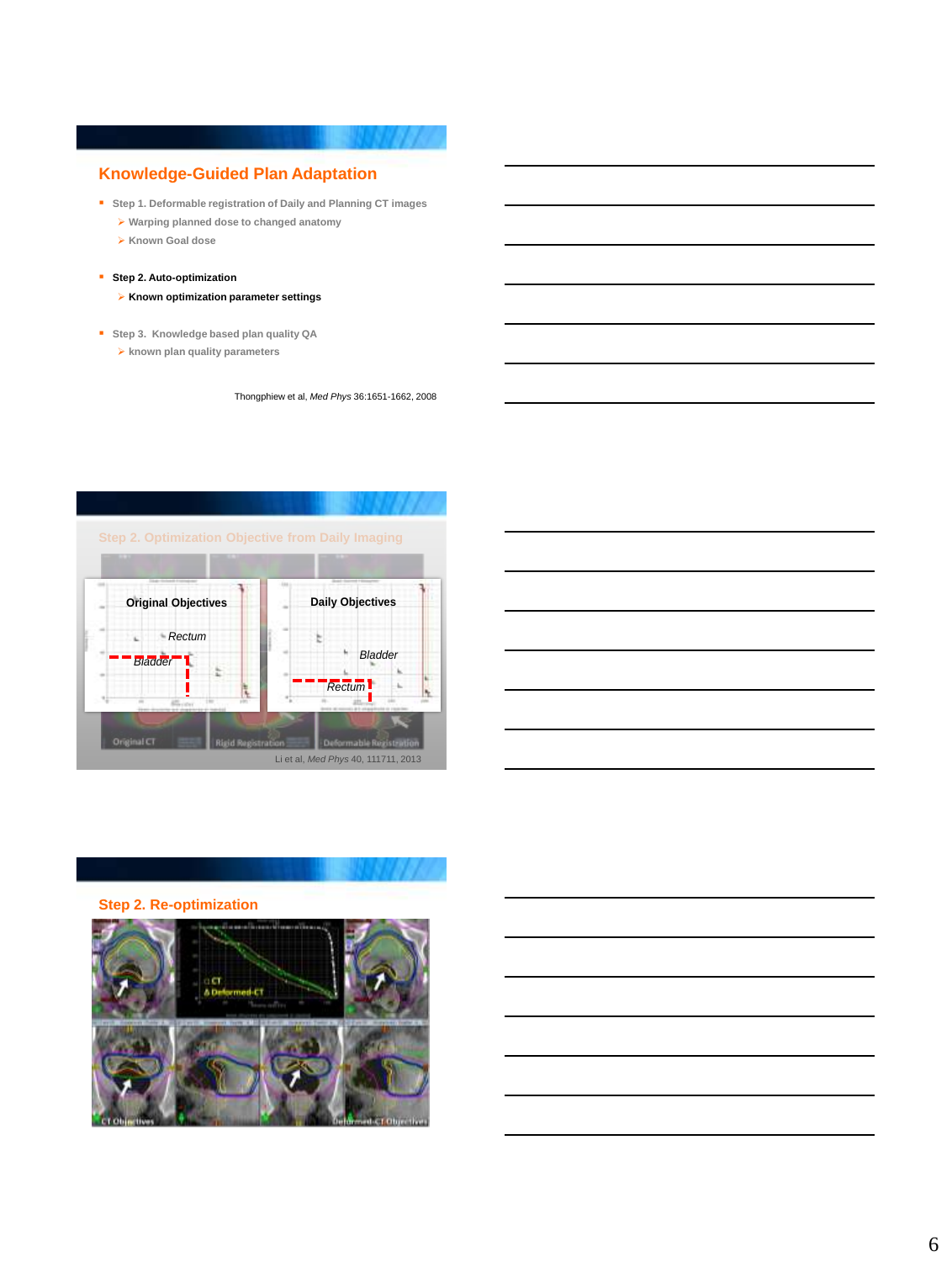### **Knowledge-Guided Plan Adaptation**

- **Step 1. Deformable registration of Daily and Planning CT images**
	- **Warping planned dose to changed anatomy**
	- **Known Goal dose**
- **Step 2. Auto-optimization** 
	- **Known optimization parameter settings**
- **Step 3. Knowledge based plan quality QA**
	- **Known plan quality parameters**



Zhu et al, *Med Phys* 38:719-726, 2011

# **Addressing Intra-fractional Change**

- $\blacksquare$  Online Adaptation = 0 Margin?
	- $\blacktriangleright$  Inter-fractional motion can be managed with plan adaptation
	- $\blacktriangleright$  Intra-fractional motion requires tracking or additional margin
- SV motion as example
	- $\triangleright$  Prostate tracking: simple with fiducial markers
	- SV tracking: difficult & requires margin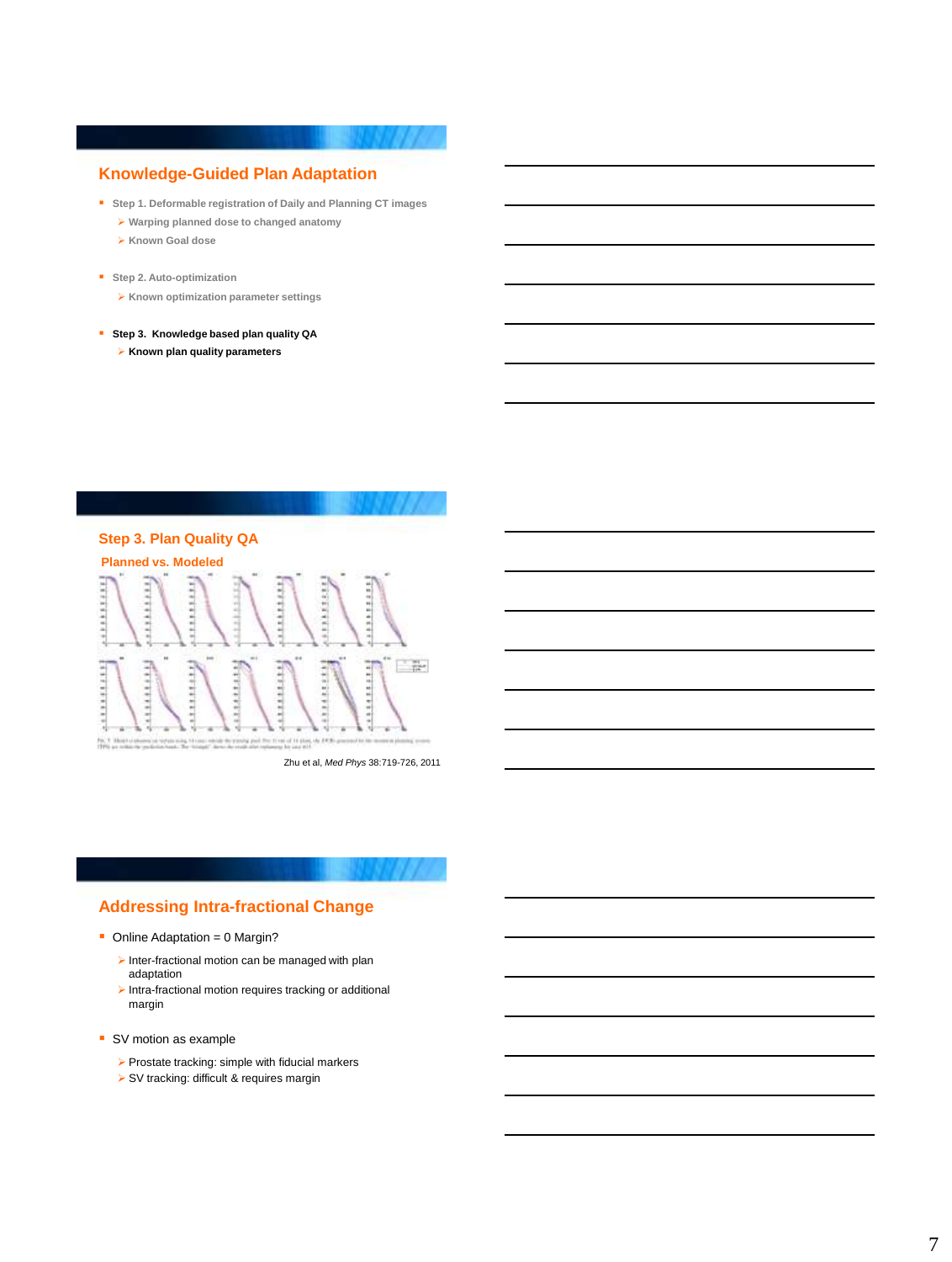### **Inter-fractional SV Motion**



### **Quantifying Intra-fractional Motion**



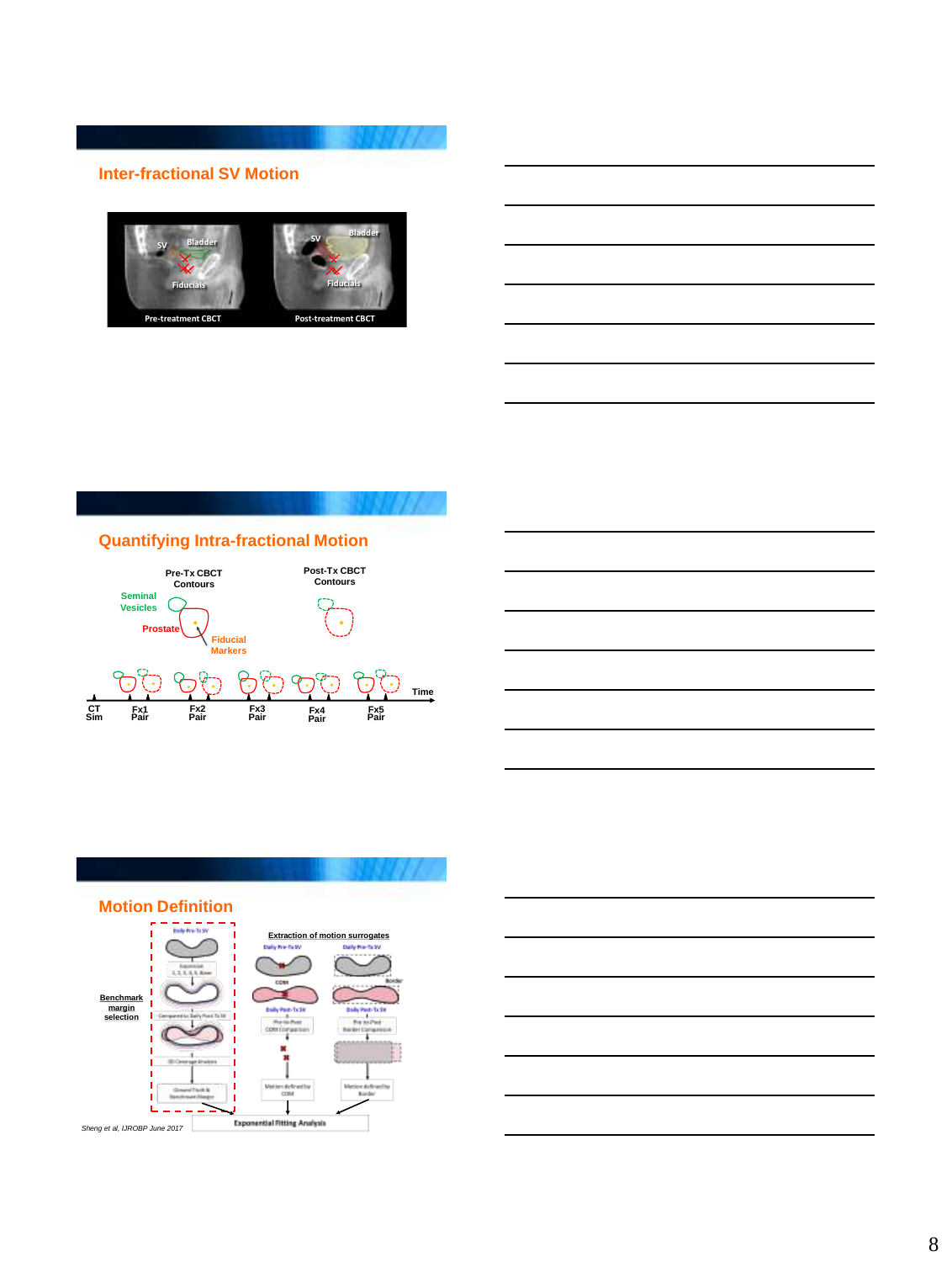### **Margin: 5 mm for SV Alone**



5mm: selected as minimal margin for sufficient coverage





### **Margin: Surrogate Underestimates**

### **Margin determined from surrogates**

- Using popular Van Herk's recipe
- ▶ Based on motion estimated from COM and Border

| Van Herk Margin       |                  |                  |           |  |  |
|-----------------------|------------------|------------------|-----------|--|--|
|                       | <b>LR</b>        | AP               | <b>SI</b> |  |  |
| <b>Center of Mass</b> | 0 <sub>mm</sub>  | $0.5 \text{ mm}$ | $0.8$ mm  |  |  |
| Border                | $1.2 \text{ mm}$ | $3.9$ mm         | $2.5$ mm  |  |  |

*Sheng et al, IJROBP June 2017*

### **Predicting SV Coverage via IGRT**

- **SV Coverage Prediction via Regression** 
	- $\triangleright$  Based on fractional coverage data
	- Established in a way for simple clinical implementation during IGRT